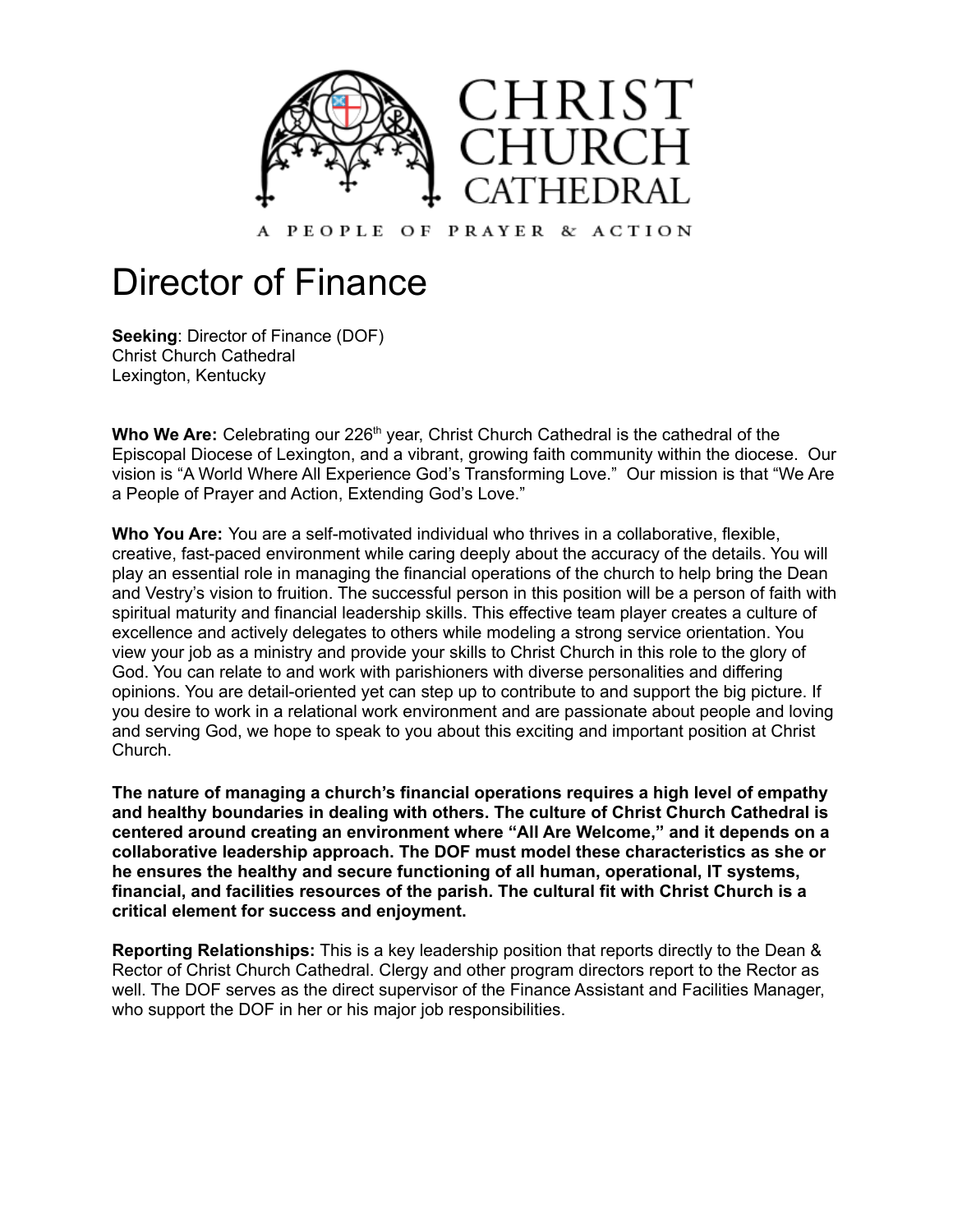# Primary Duties & Responsibilities

The Director of Finance manages church assets, grounds, facilities, and personnel functions.

## **I. Financial Management**

- Ensure that proper controls exist and are followed in the handling and safekeeping of all church assets.
- Collaborate with the Dean & Rector, the Church Treasurer (volunteer position), the Vestry (volunteer Board of Directors,) and volunteer committees in the administration of all aspects of church finance, including:
	- o Leadership to Dean & Rector in assessing financial trends, hotspots and opportunities
	- $\circ$  Preparation of all internal and external reporting, to include monthly financial reports to the Vestry
	- o Prepare all required reporting, including Parochial Report for Diocese and National church
	- $\circ$  Preparation of annual audit with external auditor
	- o Development of annual budget
	- $\circ$  Lead ownership of relationships with external institutions, such as banks
	- o Oversight/processing of receipts and disbursements/payables
	- o Provide supervision and guidance to Financial Assistant.
	- $\circ$  Attend Sunday worship and events quarterly to establish relationships with long time parishioners and newcomers.

### **II. Administration**

- Information Technology
	- o Oversee administrative information technology for the church.
	- o Ensure highest security and technology safeguards are in place.
- Human Resources
	- o Administer human resources function for all employees.
	- o Process payroll for all clergy and staff

#### **III. Development/Stewardship**

- Work with the Dean on processes and matters surrounding institutional development.
- Cultivates stewardship relationships and, where appropriate, in consultation with the Dean, makes asks for financial support.
- Specifically oversee the acknowledgement and gratitude system for financial contributions.